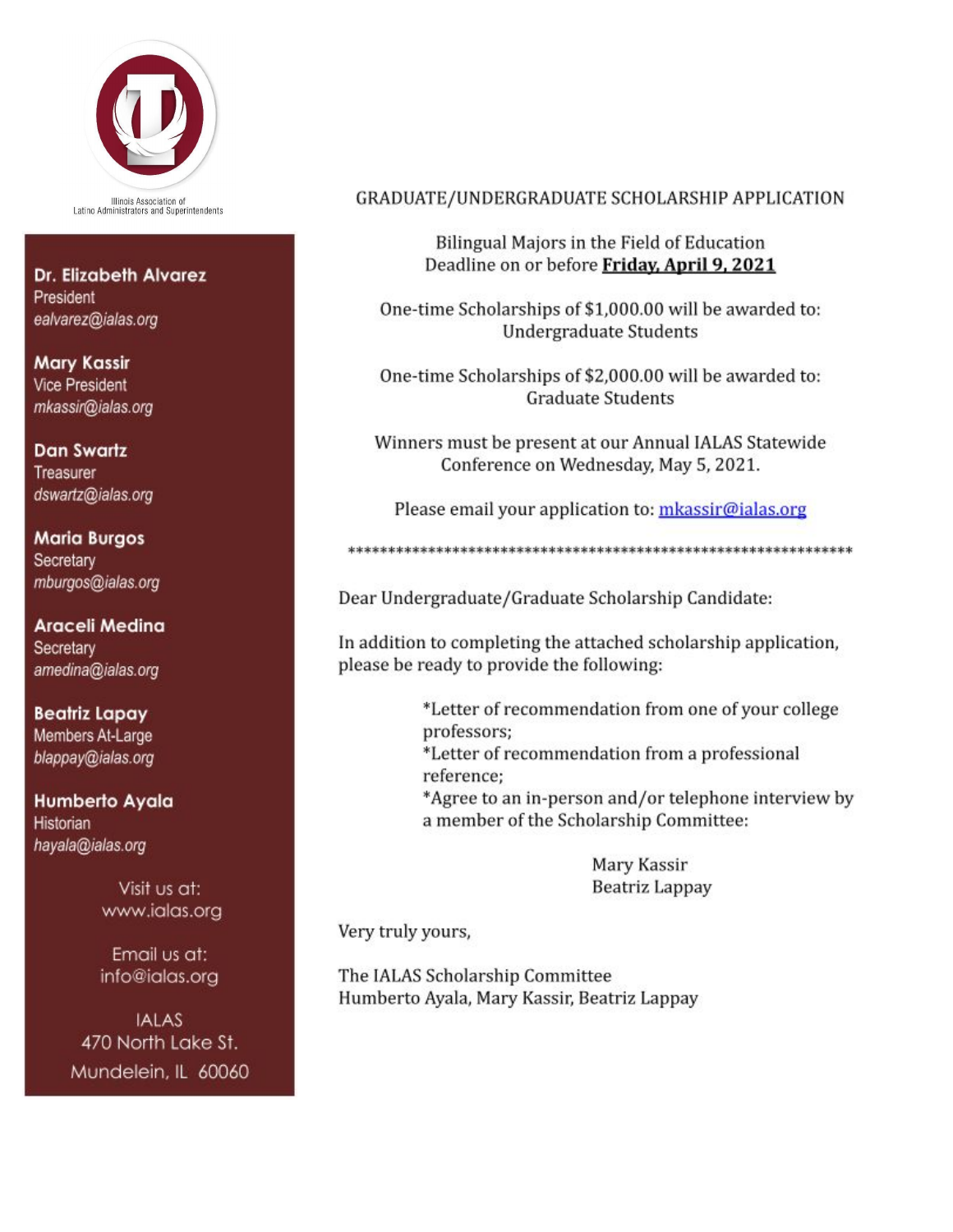To be completed by student and emailed electronically in PDF format:

| Name of Illinois Current College or University you are attending:                             |  |        |  |
|-----------------------------------------------------------------------------------------------|--|--------|--|
|                                                                                               |  |        |  |
|                                                                                               |  |        |  |
|                                                                                               |  |        |  |
| If undergraduate, in what year of studies are you currently: ____________                     |  |        |  |
|                                                                                               |  |        |  |
|                                                                                               |  |        |  |
|                                                                                               |  |        |  |
| Please circle your level of fluency in L1: Polite Proficient                                  |  | Fluent |  |
| Please circle your level of fluency in L2: Polite Proficient                                  |  | Fluent |  |
| Please list all school organizations, clubs, or activities in which you actively              |  |        |  |
|                                                                                               |  |        |  |
|                                                                                               |  |        |  |
| Please list any other non-school related activities or groups that you are involved in and in |  |        |  |
|                                                                                               |  |        |  |
|                                                                                               |  |        |  |
| Tell us your CURRENT College status in 2021-2022:                                             |  |        |  |

Full Time Part Time